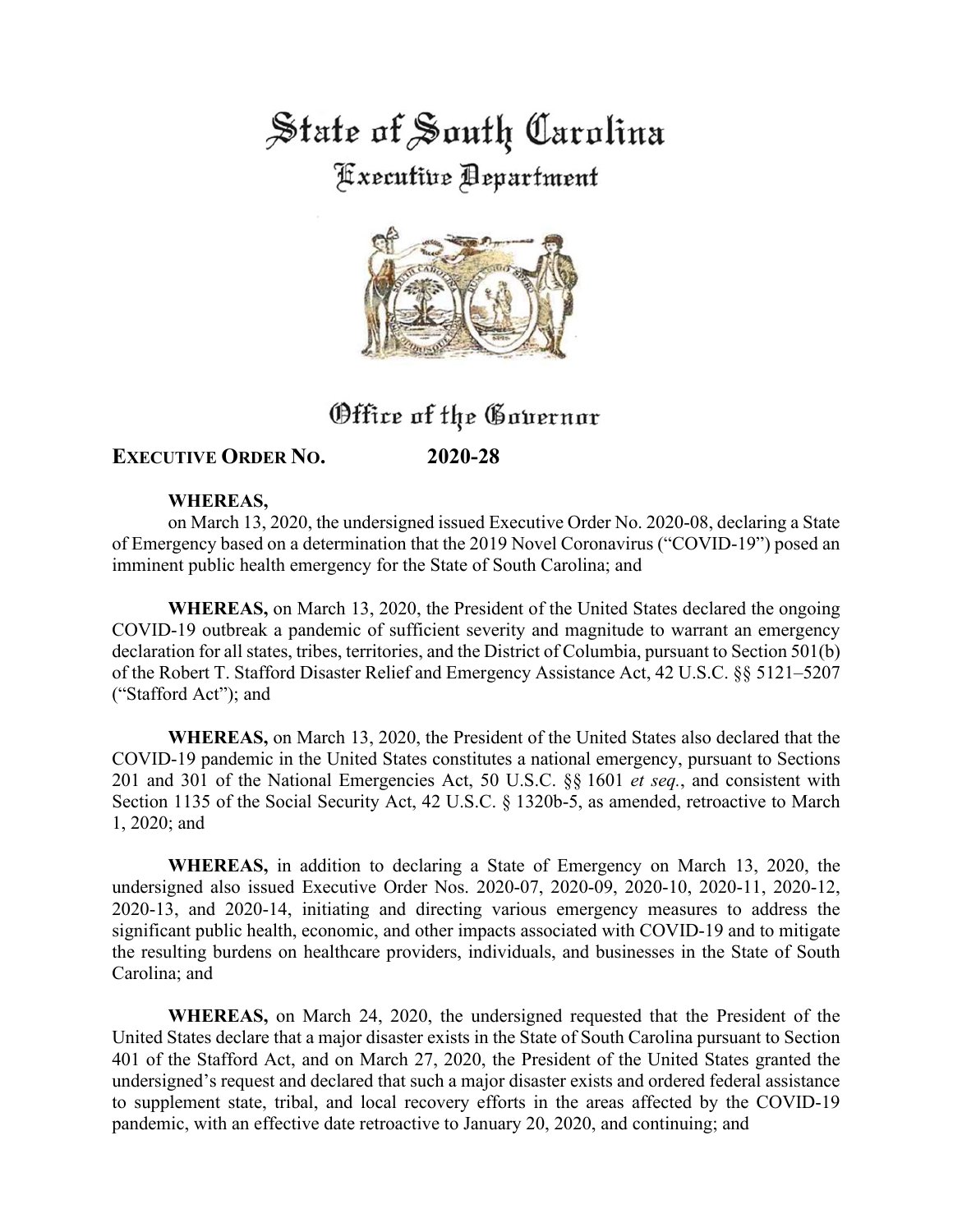Executive Order No. 2020-28 Page 2 April 20, 2020

**WHEREAS,** on March 28, 2020, the undersigned issued Executive Order No. 2020-15, declaring a new State of Emergency based on a determination that COVID-19 posed an actual and ongoing public health threat to the State of South Carolina and extending the provisions of the aforementioned Orders for the duration of the State of Emergency, unless otherwise modified, amended, or rescinded; and

**WHEREAS,** in further proactively preparing for and promptly responding to the ongoing and evolving emergency, the undersigned subsequently issued Executive Order Nos. 2020-16, 2020-17, 2020-18, 2020-19, 2020-21, and 2020-22, initiating and directing additional extraordinary measures deemed necessary and appropriate to cope with the public health threats and dangers and to address the resulting strain on healthcare resources, the economic consequences for individuals and businesses, and the various other significant impacts associated with COVID-19; and

**WHEREAS,** on April 12, 2020, the undersigned issued Executive Order No. 2020-23, declaring an additional State of Emergency based on new facts and circumstances and a determination that the accelerated spread of COVID-19 throughout the State posed a different and distinct public health threat to the State of South Carolina and extending provisions of certain of the aforementioned Orders for the duration of the State of Emergency, unless otherwise modified, amended, or rescinded; and

**WHEREAS,** on April 16, 2020, the undersigned issued Executive Order No. 2020-25, modifying certain emergency restrictions related to the public waters of the State to facilitate authorized outdoor exercise and recreational activities in accordance with Section 1 of Executive Order No. 2020-21 (Home or Work Order), as well as modifying and extending previous emergency measures pertaining to unemployment claims and benefits; and

**WHEREAS,** on April 16, 2020, the President of the United States issued new Guidelines on Opening Up America Again, which contemplate individual States reopening in phases using a deliberate, data-driven approach tailored to address the situation in each State; and

**WHEREAS,** section 1-3-430 of the South Carolina Code of Laws, as amended, provides that when a state of emergency has been declared, the undersigned "may further, cope with such threats and danger, order and direct any person or group of persons to do any act which would in his opinion prevent or minimize danger to life, limb or property, or prevent a breach of the peace; and he may order any person or group of persons to refrain from doing any act or thing which would, in his opinion, endanger life, limb or property, or cause, or tend to cause, a breach of the peace, or endanger the peace and good order of the State or any section or community thereof, and he shall have full power by use of all appropriate available means to enforce such order or proclamation"; and

**WHEREAS,** pursuant to section 1-3-460 of the South Carolina Code of Laws, as amended, the foregoing and other emergency authority is "supplemental to and in aid of powers now vested in the Governor under the Constitution, statutory laws[,] and police powers of the State"; and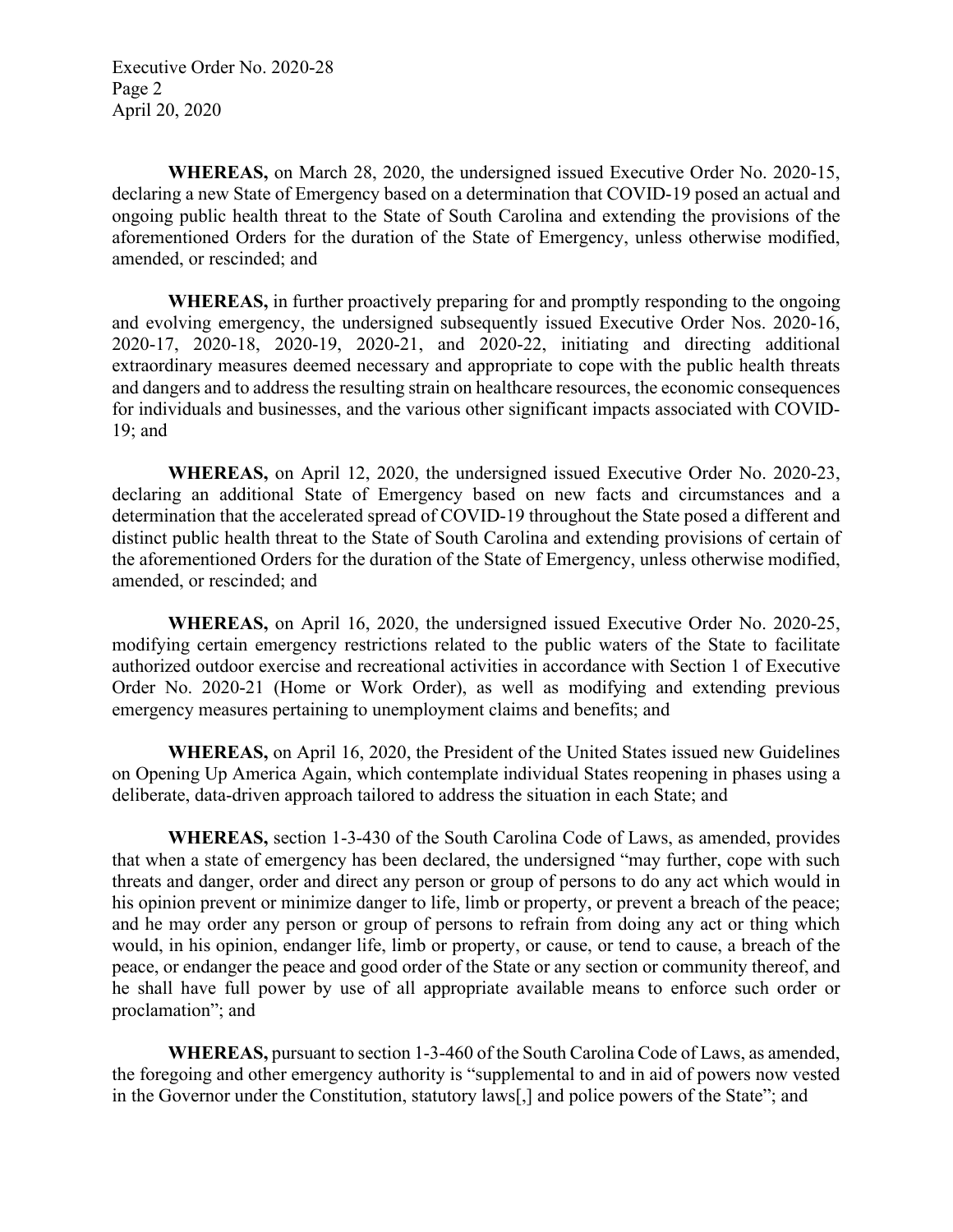Executive Order No. 2020-28 Page 3 April 20, 2020

**WHEREAS,** in accordance with section 25-1-440 of the South Carolina Code of Laws, as amended, when an emergency has been declared, the undersigned is "responsible for the safety, security, and welfare of the State and is empowered with [certain] additional authority to adequately discharge this responsibility," to include issuing, amending, and rescinding "emergency proclamations and regulations," which shall "have the force and effect of law as long as the emergency exists"; and

**WHEREAS,** pursuant to section 25-1-440 of the South Carolina Code of Laws, when an emergency has been declared, the undersigned is further authorized to "suspend provisions of existing regulations prescribing procedures for conduct of state business if strict compliance with the provisions thereof would in any way prevent, hinder, or delay necessary action in coping with the emergency"; and

**WHEREAS,** in addition to the foregoing, section 25-1-440 of the South Carolina Code of Laws authorizes the undersigned, during a declared emergency, to "transfer the direction, personnel, or functions of state departments, agencies, and commissions, or units thereof, for purposes of facilitating or performing emergency services as necessary or desirable" and to "compel performance by elected and appointed state, county, and municipal officials and employees of the emergency duties and functions assigned them in the State Emergency Plan or by Executive Order"; and

**WHEREAS,** the undersigned is further authorized, pursuant to section 25-1-440 of the South Carolina Code of Laws, to "direct and compel evacuation of all or part of the populace from any stricken or threatened area if this action is considered necessary for the preservation of life or other emergency mitigation, response, or recovery; to prescribe routes, modes of transportation, and destination in connection with evacuation; and to control ingress and egress at an emergency area, the movement of persons within the area, and the occupancy of premises therein"; and

**WHEREAS,** in accordance with section 16-7-10(A) of the South Carolina Code of Laws, as amended, "[i]n any area designated by the Governor in his proclamation that a state of emergency exists, and during the duration of the proclamation, it is unlawful for a person to: violate a provision in the proclamation including, but not limited to, any curfew set forth by the proclamation; congregate, unless authorized or in their homes, in groups of three or more and to refuse to disperse upon order of a law enforcement officer; or wilfully fail or refuse to comply with any lawful order or direction of any law enforcement officer"; and

**WHEREAS,** it is axiomatic that "[t]he health, welfare, and safety of the lives and property of the people are beyond question matters of public concern, and reasonable regulations and laws designed to preserve and protect the same are clearly contained in the police power inherent in the sovereign," 1980 S.C. Op. Att'y Gen. 142 (Sept. 5, 1980); and

**WHEREAS,** the State of South Carolina must remain flexible to account for the evolving nature and scope of the unprecedented public health emergency posed by COVID-19, while also simultaneously beginning the process of safely, strategically, and incrementally reopening businesses and facilitating economic recovery and revitalization; and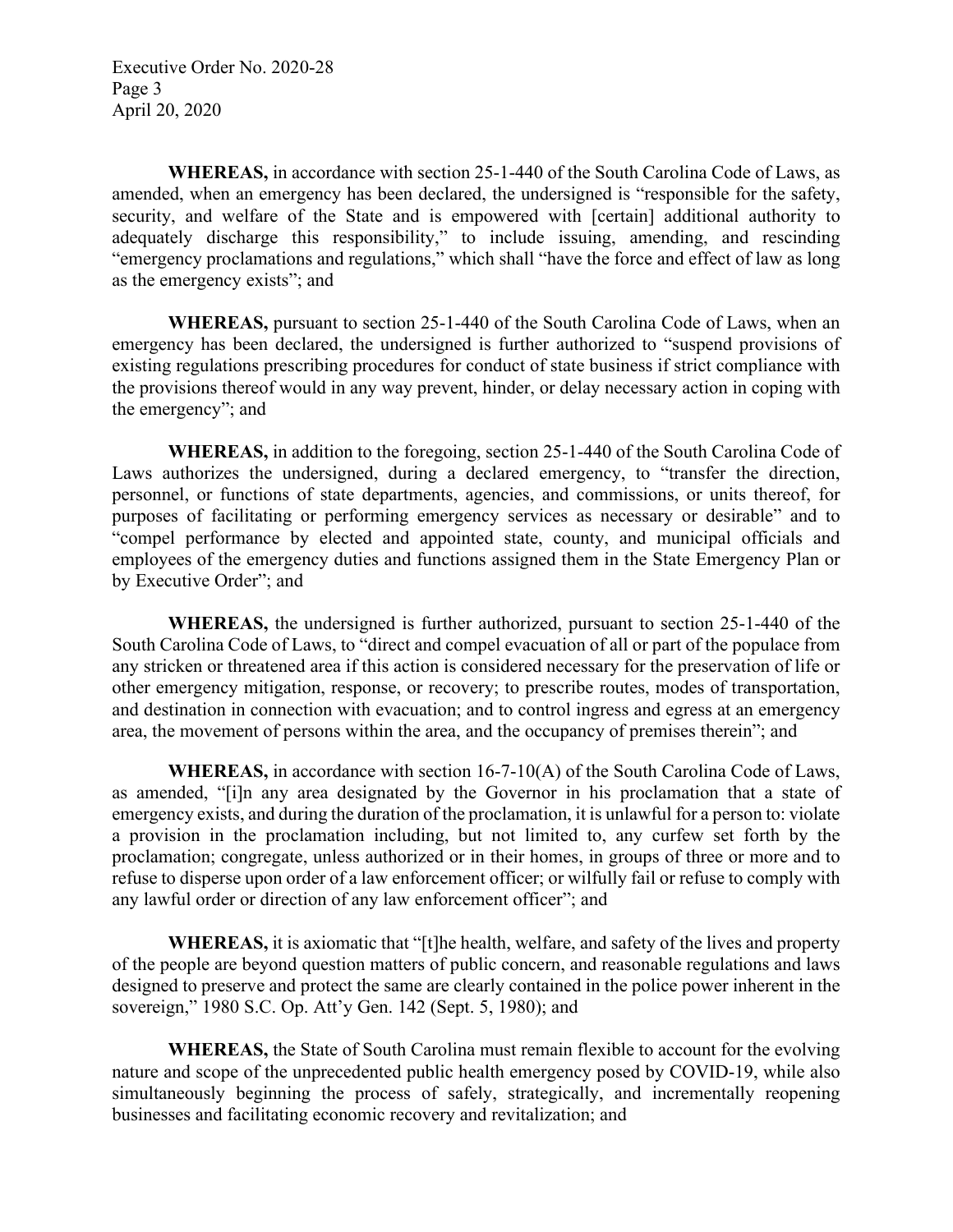Executive Order No. 2020-28 Page 4 April 20, 2020

**WHEREAS,** for the aforementioned and other reasons, and in recognition and furtherance of the undersigned's responsibility to provide for and ensure the health, safety, security, and welfare of the people of the State of South Carolina, the undersigned has determined that the evolving public health threat posed by COVID-19 requires additional proactive action by the State of South Carolina and the modification of certain extraordinary measures employed to cope with the existing or anticipated situation, to include mitigating the significant economic and other impacts and burdens on individuals, families, and businesses and providing appropriate flexibility and relief to facilitate the same.

**NOW, THEREFORE,** by virtue of the authority vested in me as Governor of the State of South Carolina and pursuant to the Constitution and Laws of this State and the powers conferred upon me therein, I hereby order and direct as follows:

#### **Section 1. Modification of Emergency Restrictions for Public Beaches and Waters to Account for Home or Work Order**

To facilitate authorized outdoor exercise and recreational activities in accordance with the provisions of Section 1 of Executive Order No. 2020-21 (Home or Work Order), as extended by Executive Order No. 2020-23, pursuant to the cited authorities and other applicable law, I hereby determine, order, and direct as follows:

A. I hereby modify and amend the provisions of Section 1(B) of Executive Order No. 2020-16 (Emergency Access Restrictions for Public Beaches and Waters), as extended by Executive Order No. 2020-23, effective Tuesday, April 21, 2020, at 12:00 p.m., to rescind the order and directive that any and all public beach access points, to include any adjacent or associated public parking lots or other public facilities, shall be closed to public access for recreational purposes for the duration of the State of Emergency. Notwithstanding the foregoing, I hereby authorize any agency, department, county, municipality, or political subdivision of the State owning, operating, managing, or otherwise having jurisdiction and control over any such public beach access points to close, in whole or in part, or otherwise restrict the use of any such public beach access points, to include any adjacent or associated public parking lots or other public facilities, if it is determined that such action is necessary to preserve or protect public health. This authorization shall remain in effect for the duration of the State of Emergency, unless otherwise modified, amended, or rescinded by subsequent Order.

B. I hereby modify and amend the provisions of Section 1(C) of Executive Order No. 2020-16 (Emergency Access Restrictions for Public Beaches and Waters), as extended by Executive Order No. 2020-23 and modified by Section 1(A) of Executive Order No. 2020-25 (Modification of Emergency Restrictions for Public Waters to Account for Home or Work Order), effective Tuesday, April 21, 2020, at 12:00 p.m., to rescind the order and directive that any and all public piers, docks, or wharfs providing public access to the public waters of this State, to include any adjacent or associated public parking lots or other public facilities, shall be closed to public access for recreational purposes for the duration of the State of Emergency. Notwithstanding the foregoing, I hereby authorize any agency, department, county, municipality, or political subdivision of the State owning, operating, managing, or otherwise having jurisdiction and control over any such public piers, docks, or wharfs to close, in whole or in part, or otherwise restrict the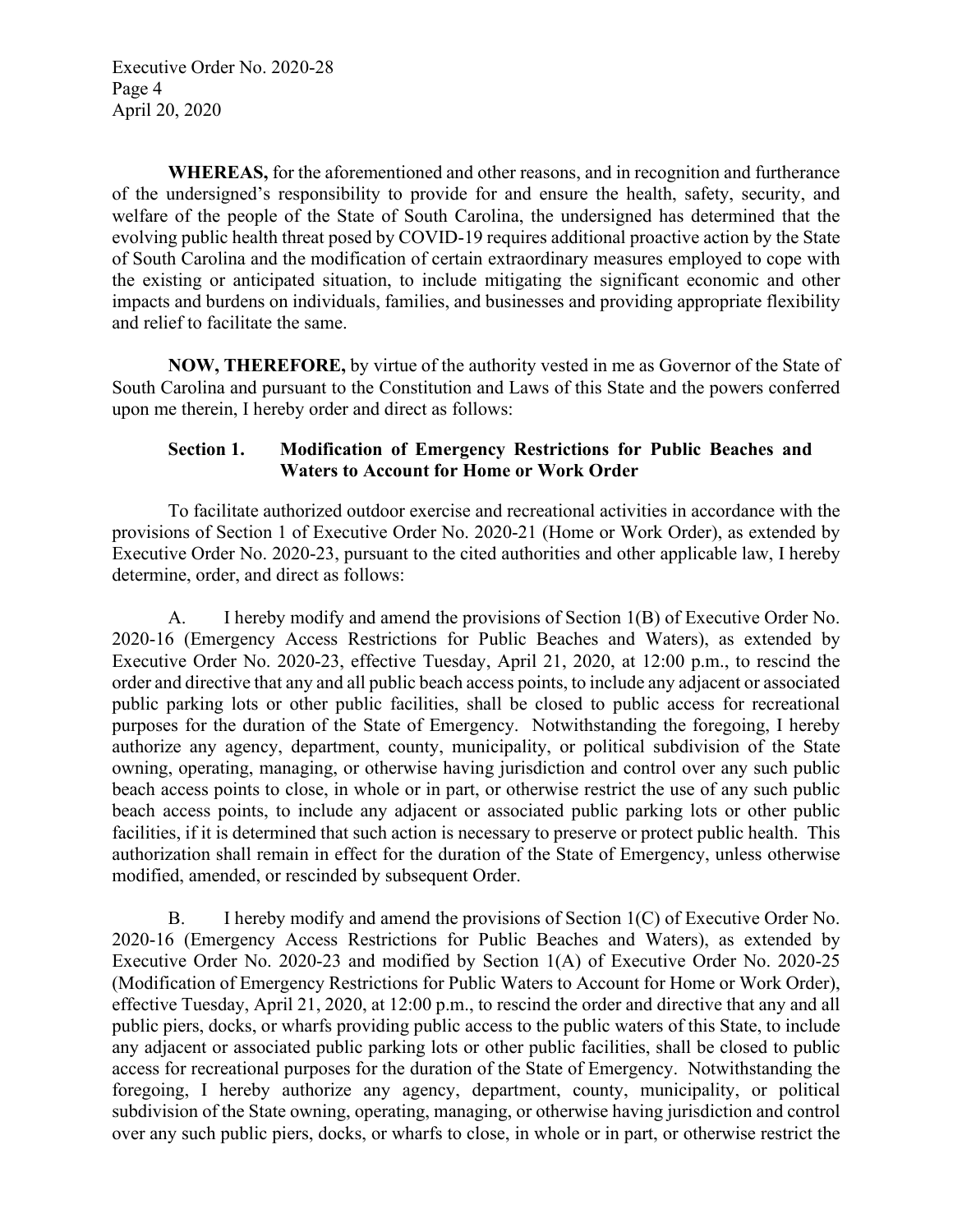use of any such public piers, docks, or wharfs, to include any adjacent or associated public parking lots or other public facilities, if it is determined that such action is necessary to preserve or protect public health. This authorization shall remain in effect for the duration of the State of Emergency, unless otherwise modified, amended, or rescinded by subsequent Order.

C. This Section shall not be construed to modify, amend, or otherwise alter the terms and provisions of Executive Order No. 2020-16, as modified by Executive Order No. 2020-25, with regard to public boat ramps and boat landings providing public access to the public waters of this State.

D. In accordance with Section 1 of Executive Order No. 2020-21, any and all residents and visitors of the State of South Carolina are required to limit social interaction, practice "social distancing" in accordance with Centers for Disease Control and Prevention ("CDC") guidance, and take every possible precaution to avoid potential exposure to, and to slow the spread of, COVID-19, and shall limit their movements outside of their Residence, as defined therein, except as expressly authorized. Pursuant to Section 1(E) of Executive Order No. 2020-21, individuals are permitted to "[e]ngag[e] in outdoor exercise or recreational activities, provided that a minimum distance of six (6) feet is maintained during such activities between all persons who are not occupants of the same Residence."

E. Notwithstanding the foregoing, individuals are still subject to the provisions of prior and future Orders issued by the undersigned in connection with the State of Emergency, to include Executive Order No. 2020-13, as extended by Executive Order No. 2020-23, which expressly authorizes any and all law enforcement officers of the State, or any political subdivision thereof, to prohibit or disperse any congregation or gathering of people, unless authorized or in their homes, in groups of three (3) or more people, if any such congregation or gathering is deemed to pose, or could pose, a threat to public health.

F. I further expressly authorize the South Carolina Department of Natural Resources ("DNR") and the South Carolina Department of Health and Environmental Control ("DHEC"), as applicable, to provide or issue any necessary and appropriate additional or supplemental guidance, rules, regulations, or restrictions regarding the application of this Section or to otherwise provide clarification regarding the same, through appropriate means, without the need for further Orders.

## **Section 2. Incremental Modification of Non-Essential Business Closures**

To begin the process of safely, strategically, and incrementally reopening businesses and facilitating economic recovery and revitalization, while also continuing to implement further proactive measures to provide for and ensure the health, safety, security, and welfare of the people of this State, pursuant to the cited authorities and other applicable law, I hereby determine, order, and direct as follows:

A. I hereby modify and amend the provisions of Executive Order No. 2020-18 and Executive Order No. 2020-21, as extended by Executive Order No. 2020-23, to authorize the following businesses, venues, facilities, services, and activities, which were previously deemed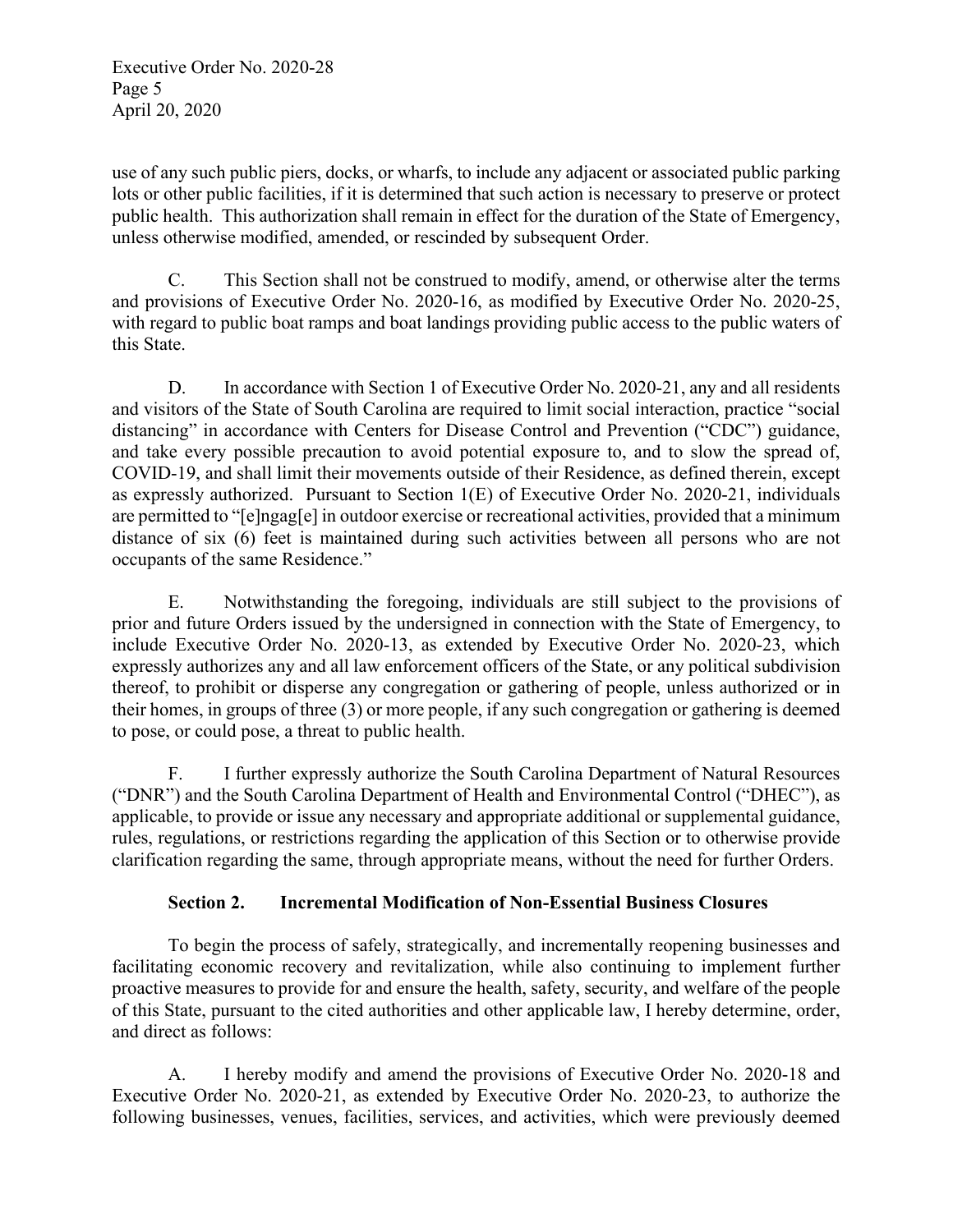Executive Order No. 2020-28 Page 6 April 20, 2020

"non-essential" and directed to close to non-employees and not to open for access or use by the public, or not to take place, as applicable, in accordance with Executive Order No. 2020-18, to reopen to non-employees and for access or use by the public, subject to the emergency rules and restrictions set forth below, effective Monday, April 20, 2020, at 5:00 p.m.:

- 1. Retail stores as follows:
	- (a) Furniture and home-furnishings stores
	- (b) Clothing, shoe, and clothing-accessory stores
	- (c) Jewelry, luggage, and leather goods stores
	- (d) Department stores, with the exception of hardware and home-improvement stores
	- (e) Sporting goods stores
	- (f) Book, craft, and music stores
	- (g) Flea markets
	- (h) Florists and flower stores

B. I hereby order and direct that effective Monday, April 20, 2020, at 5:00 p.m., any retail business identified by general description above, or previously authorized to continue operations pursuant to any clarification, guidance, rules, regulations, or restrictions issued, provided, or promulgated by the South Carolina Department of Commerce ("Department") in accordance with the Clarification and Provisional Determination Process set forth in Section 2 of Executive Order No. 2020-18, shall be subject to the following emergency rules and restrictions in addition to any other applicable provisions of this Order or any prior Order:

1. Emergency Maximum Occupancy Rate. The business shall limit the number of customers allowed to enter and simultaneously occupy the premises so as not to exceed five (5) customers per 1,000 square feet of retail space, or twenty percent (20%) of the occupancy limit as determined by the fire marshal, whichever is less.

2. Social Distancing Practices. The business shall not knowingly allow customers, patrons, or other guests to congregate within six (6) feet of one another, exclusive of family units.

3. Sanitation. The business shall implement all reasonable steps to comply with any applicable sanitation guidelines promulgated by the CDC, DHEC, or any other state or federal public health officials.

C. In accordance with Section 1(H) of Executive Order No. 2020-21, and subject to the emergency rules and restrictions set forth herein, this Section does not prohibit retail stores from fulfilling online or telephone orders or providing alternate means of purchasing or delivering products or services—to include curbside purchase, pickup, or delivery and home or off-site delivery—provided that such options or measures can be implemented in a manner that facilitates and maintains effective "social distancing" and is consistent with any applicable guidance issued by state and federal public health and safety officials.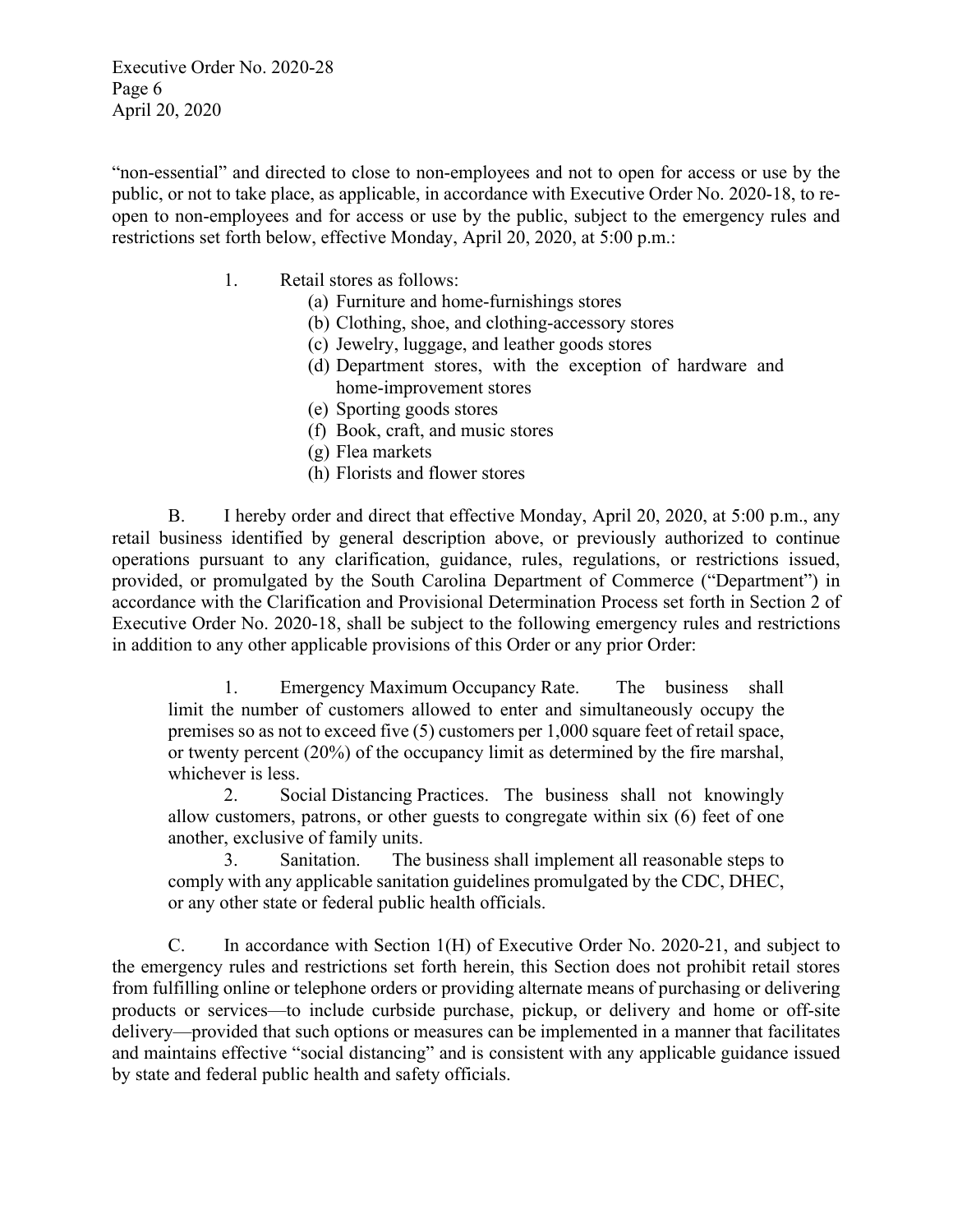D. This Section shall not be interpreted, applied, implemented, or construed in a manner so as to suspend, restrict, or otherwise limit the sale or transportation of firearms or ammunition or any component thereof.

E. Notwithstanding the foregoing, any and all businesses, venues, facilities, services, and activities in this State are urged to facilitate effective "social distancing" practices. As applicable and to the maximum extent possible, to further promote "social distancing," facilitate self-isolation, and otherwise prevent potential exposure to COVID-19, businesses and organizations are also encouraged to utilize telecommuting or work-from-home options for employees and to provide alternate means of purchasing and delivering products and services, to include online or telephone orders and curbside or off-site deliveries, and individuals are encouraged to utilize such options to support businesses in this State during the ongoing public health emergency.

F. Except as expressly provided herein, this Section shall not be construed to modify, amend, or otherwise alter the provisions of any prior or future Orders issued by the undersigned in connection with the State of Emergency and does not repeal, by implication or otherwise, the remaining terms and provisions of, *inter alia*, Executive Order No. 2020-21, Executive Order No. 2020-18, and Executive Order No. 2020-10, as extended by Executive Order No. 2020-23. The aforementioned Orders shall remain in effect for the duration of the State of Emergency unless otherwise modified, amended, or rescinded by subsequent Order.

G. This Section shall not be interpreted, applied, implemented, or construed in a manner so as to suspend, restrict, or otherwise limit the authority of the undersigned or the Department to issue, provide, or promulgate any necessary and appropriate additional or supplemental clarification, guidance, rules, regulations, or restrictions regarding the provisions of this Order or of Executive Order No. 2020-18 or Executive Order No. 2020-21. I further expressly authorize the Office of the Governor ("Office") to provide or issue any necessary and appropriate additional or supplemental guidance, rules, regulations, or restrictions regarding the application of this Section or to otherwise to provide clarification regarding the same, through appropriate means, without the need for further Orders.

### **Section 3. General Provisions**

A. This Order is not intended to create, and does not create, any individual right, privilege, or benefit, whether substantive or procedural, enforceable at law or in equity by any party against the State of South Carolina, its agencies, departments, political subdivisions, or other entities, or any officers, employees, or agents thereof, or any other person.

B. If any section, subsection, paragraph, subparagraph, sentence, clause, phrase, or word of this Order is for any reason held to be unconstitutional or invalid, such holding shall not affect the constitutionality or validity of the remaining portions of this Order, as the undersigned would have issued this Order, and each and every section, subsection, paragraph, subparagraph, sentence, clause, phrase, and word thereof, irrespective of the fact that any one or more other